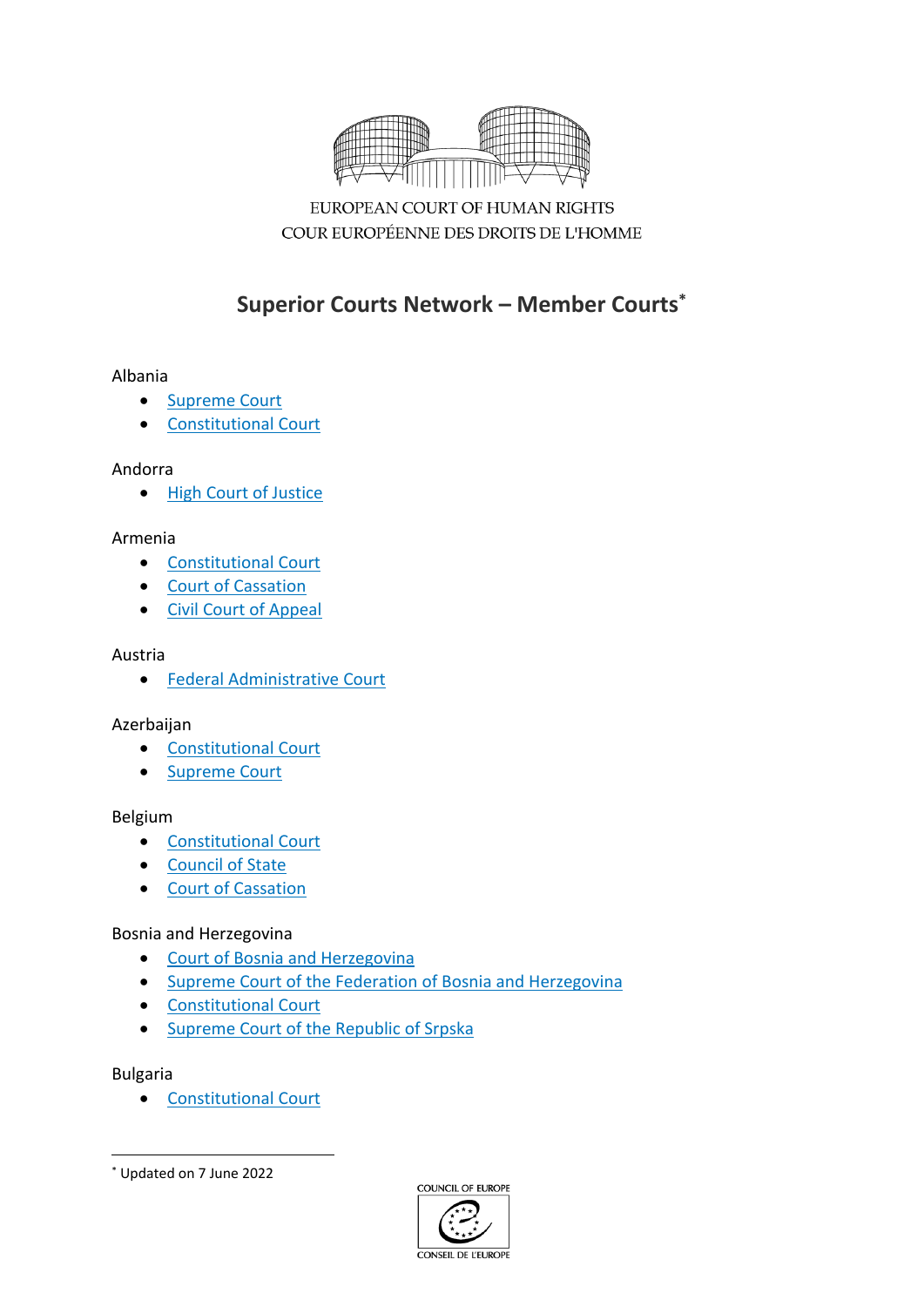## Croatia

- **•** [Constitutional](http://www.usud.hr/en) Court
- [Supreme](http://www.vsrh.hr/EasyWeb.asp?pcpid=39) Court

## Cyprus

• [Supreme](http://www.supremecourt.gov.cy/judicial/sc.nsf/DMLindex_en/DMLindex_en?OpenDocument) Court

# Czech Republic

- [Supreme](http://www.nsoud.cz/JudikaturaNS_new/ns_web.nsf?openDatabase&lng=EN) Court
- [Constitutional](https://www.usoud.cz/en/) Court
- **•** Supreme [Administrative](http://www.nssoud.cz/-p-General-Information-p-/art/557?menu=173) Court

## Estonia

• [Supreme](https://www.riigikohus.ee/en/supreme-court-estonia) Court

## Finland

- [Supreme](https://korkeinoikeus.fi/en/) Court
- **•** Supreme [Administrative](https://www.kho.fi/en/) Court

## France

- Cour de [Cassation](https://www.courdecassation.fr/about_the_court_9256.html)
- [Conseil](http://english.conseil-etat.fr/) d'État
- Conseil [constitutionnel](http://www.conseil-constitutionnel.fr/)

### Georgia

- [Constitutional](http://www.constcourt.ge/en/) Court
- [Supreme](http://www.supremecourt.ge/eng/) Court

# Germany

- **•** Federal [Administrative](http://www.bverwg.de/informationen/english/federal_administrative_court.php) Court
- [Federal](http://www.bundesgerichtshof.de/EN/Home/home_node.html;jsessionid=1D52882ADC94D5E6C3ABBF694410CD32.2_cid319) Court of Justice
- [Federal](https://www.bundesfinanzhof.de/) Fiscal Court
- [Federal](http://www.bundesarbeitsgericht.de/englisch/general.html) Labour Court
- [Federal](http://www.bsg.bund.de/DE/Home/home_node.html) Social Court
- **•** Federal [Constitutional](https://www.bundesverfassungsgericht.de/EN/Homepage/home_node.html) Court

### Greece

- [Council](http://www.adjustice.gr/webcenter/portal/SteEn?_afrLoop=10111898467293844#!%40%40%3F_afrLoop%3D10111898467293844%26_adf.ctrl-state%3Dohzo3yjiq_25) of State
- [Court](https://www.elsyn.gr/en) of Audit
- [Supreme](http://www.areiospagos.gr/en/INDEX.htm) Civil and Criminal Court (Areios Pagos)

## Hungary

- Curia of [Hungary](http://www.lb.hu/en/english/welcome-website-curia) (Supreme Court)
- [Constitutional](http://www.mkab.hu/az-alkotmanybirosag-szervezete) Court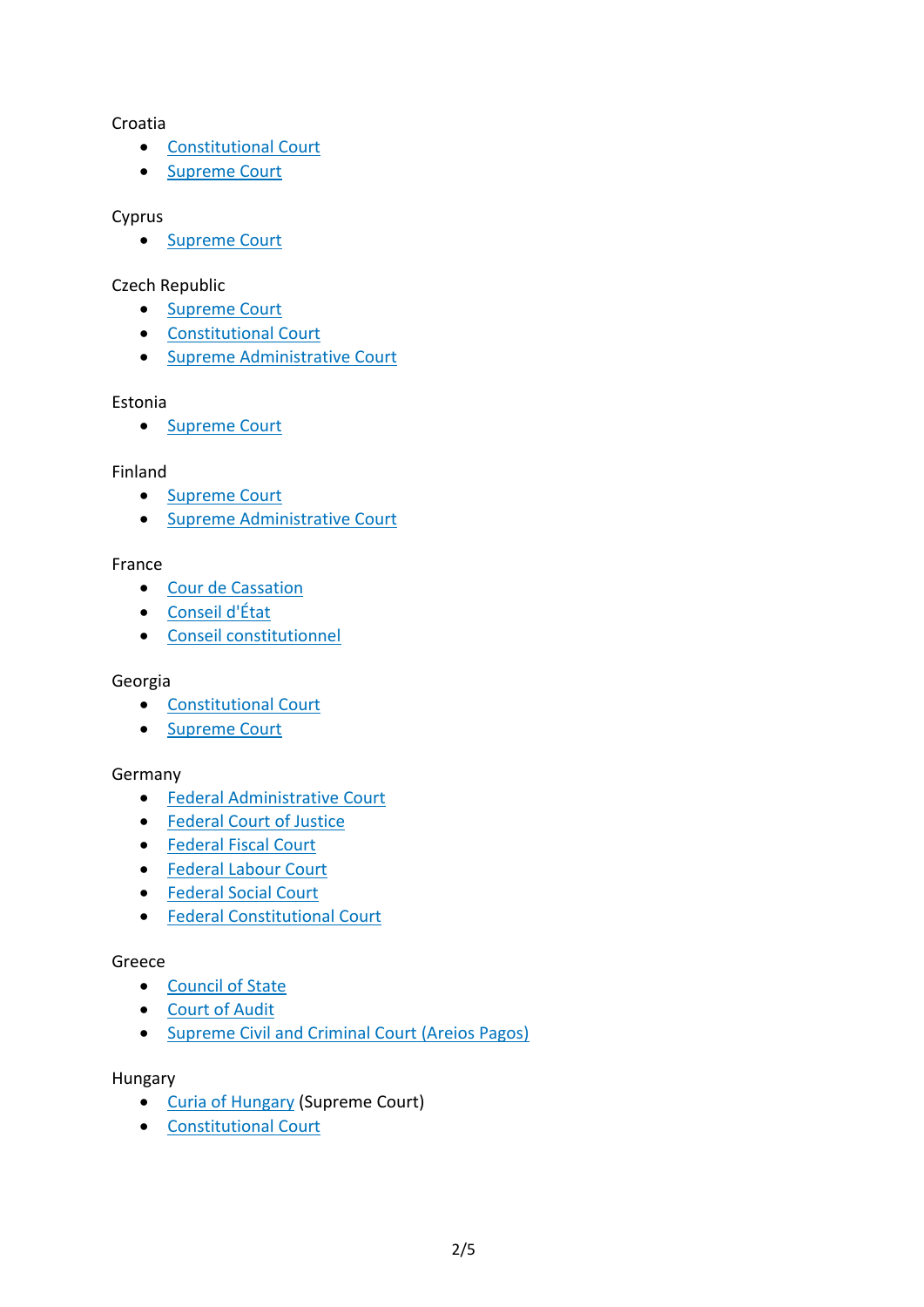Iceland

- Court of [Appeal](https://www.landsrettur.is/)
- [Supreme](https://www.haestirettur.is/en/) Court

#### Ireland

• [Supreme](http://www.supremecourt.ie/supremecourt/sclibrary3.nsf/pagecurrent/148736CB2B686E6080257315005A419B?opendocument&l=en) Court

### Italy

- Supreme Court of [Cassation](http://www.cortedicassazione.it/corte-di-cassazione/)
- [Council](https://www.giustizia-amministrativa.it/cdsintra/cdsintra/index.html) of State
- Court of [Auditors](http://www.corteconti.it/english_corner/)
- [Constitutional](https://www.cortecostituzionale.it/default.do) Court

### Latvia

- **•** [Constitutional](http://www.satv.tiesa.gov.lv/en/) Court
- [Supreme](http://www.at.gov.lv/en) Court

### Liechtenstein

- [Constitutional](https://www.stgh.li/en) Court
- **•** Supreme [Administrative](https://www.vgh.li/) Court

### Lithuania

- **•** Supreme [Administrative](https://www.lvat.lt/en) Court
- [Supreme](https://www.lat.lt/en) Court
- [Constitutional](https://lrkt.lt/en) Court

### Luxembourg

- [Superior](http://www.justice.public.lu/fr/annuaire/cour-superieure-justice/) Court of Justice
- [Administrative](http://www.justice.public.lu/fr/annuaire/cour-administrative/index.html) Court
- [Constitutional](http://www.justice.public.lu/fr/annuaire/cour-constitutionnelle/index.html) Court

### Republic of Moldova

- [Constitutional](http://www.constcourt.md/?l=en) Court
- [Supreme](http://despre.csj.md/) Court of Justice

### Malta

[Constitutional](https://judiciary.mt/en/Pages/The%20Courts/Constitutional-Court.aspx) Court

### Monaco

- [Supreme](http://www.gouv.mc/Gouvernement-et-Institutions/Les-Institutions/La-Justice/Le-Tribunal-Supreme) Court
- Court of [Revision](http://en.gouv.mc/Government-Institutions/Institutions/Justice/The-Court-of-Revision)

## Montenegro

- **•** [Constitutional](http://www.ustavnisud.me/ustavnisud/index.php) Court
- [Supreme](http://en.sudovi.me/vrhs/supreme-court/jurisdiction/) Court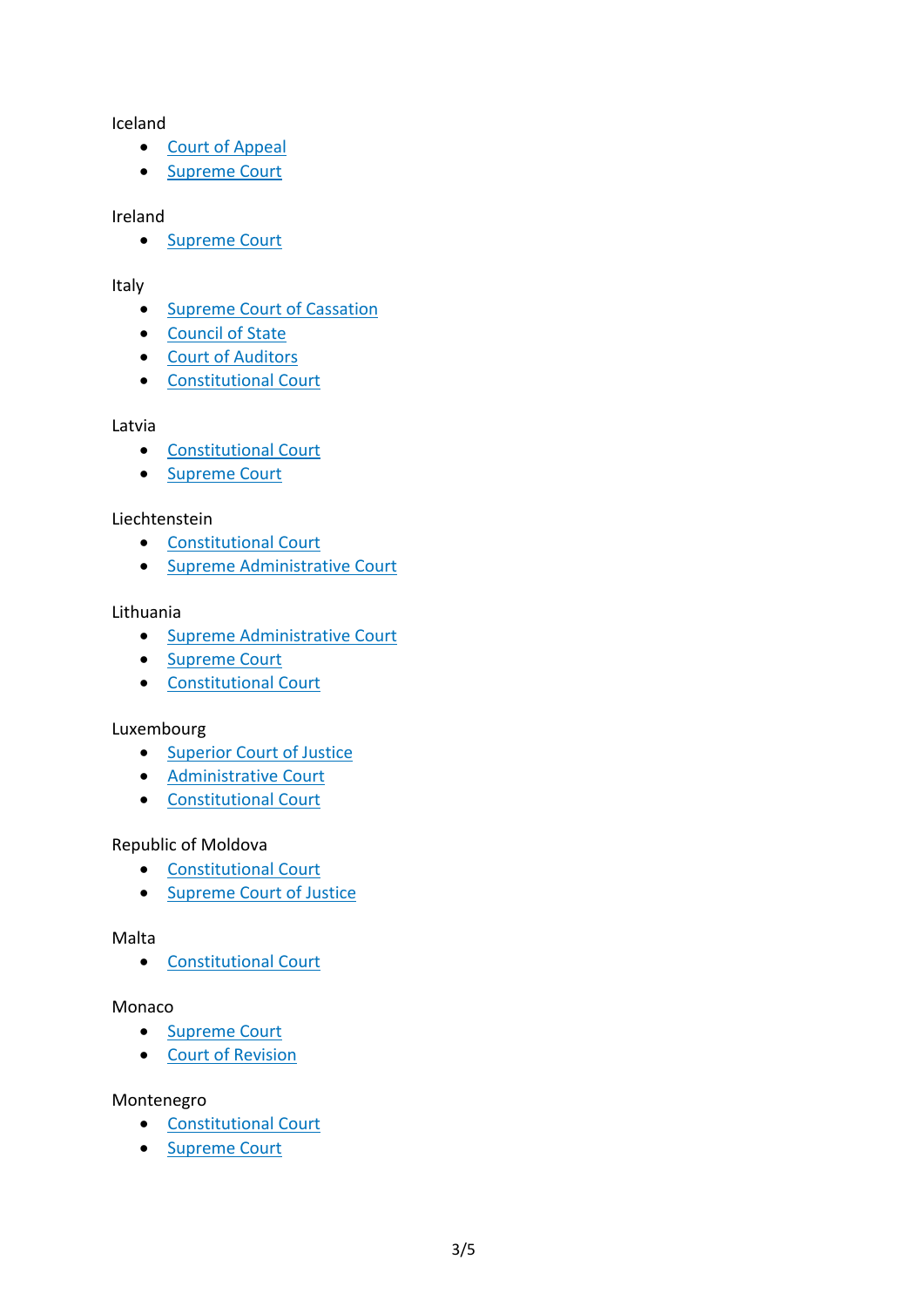## **Netherlands**

- [Council](https://www.raadvanstate.nl/talen/artikel/) of State
- [Supreme](https://www.rechtspraak.nl/Organisatie-en-contact/Organisatie/Hoge-Raad-der-Nederlanden/Supreme-court-of-the-Netherlands) Court
- [Administrative](https://www.rechtspraak.nl/English) High Court for Trade and Industry
- **•** [Administrative](https://www.rechtspraak.nl/Organisatie-en-contact/Organisatie/Centrale-Raad-van-beroep) High Court

## North Macedonia

- [Supreme](http://www.vsrm.mk/wps/portal/vsrm/sud/!ut/p/z1/04_Sj9CPykssy0xPLMnMz0vMAfIjo8zizdxNTAwsvA18LIKDnAwcXQ3MLUIsHQ3c3Qz0wwkpiAJKG-AAjiD9UYSUFORGGKQ7KioCAPtT4qw!/dz/d5/L0lDUmlTUSEhL3dHa0FKRnNBLzROV3FpQSEhL2Vu/) Court
- [Constitutional](http://ustavensud.mk/?page_id=5267&lang=en) Court

### Norway

• [Supreme](https://www.domstol.no/en/the-courts-of-justice/The-ordinary-courts-of-Norway/The-Supreme-Court/) Court

### Poland

- [Supreme](http://www.sn.pl/en/SitePages/Main.aspx) Court
- [Constitutional](http://trybunal.gov.pl/en/about-the-tribunal/legal-basis/the-constitution-of-the-republic-of-poland/) Tribunal
- Supreme [Administrative](http://www.nsa.gov.pl/en.php) Court

## Portugal

- **•** [Supreme](http://www.stj.pt/) Court of Justice
- [Constitutional](http://www.tribunalconstitucional.pt/tc/en/home.html) Court

#### Romania

- **•** [Constitutional](https://www.ccr.ro/en) Court
- **High Court of [Cassation](http://www.scj.ro/en) and Justice**

### Russian Federation

• [Supreme](http://www.supcourt.ru/catalog.php?c1=English&c2=About%20the%20Supreme%20Court) Court

### San Marino

Court of San [Marino](http://www.esteri.sm/on-line/home/giustizia/uffici-giudiziari-tribunale-unico.html)

#### Serbia

- Supreme Court of [Cassation](http://www.vk.sud.rs/en)
- [Constitutional](http://www.ustavni.sud.rs/page/home/en-GB) Court

### Slovak Republic

- [Supreme](https://www.nsud.sk/the-supreme-court-of-the-slovak-republic/) Court
- [Constitutional](https://www.ustavnysud.sk/en/o-ustavnom-sude-slovenskej-republiky) Court
- Supreme [Administrative](https://www.nssud.sk/) Court

#### Slovenia

- [Supreme](http://www.sodisce.si/) Court
- [Constitutional](http://www.us-rs.si/en/) Court